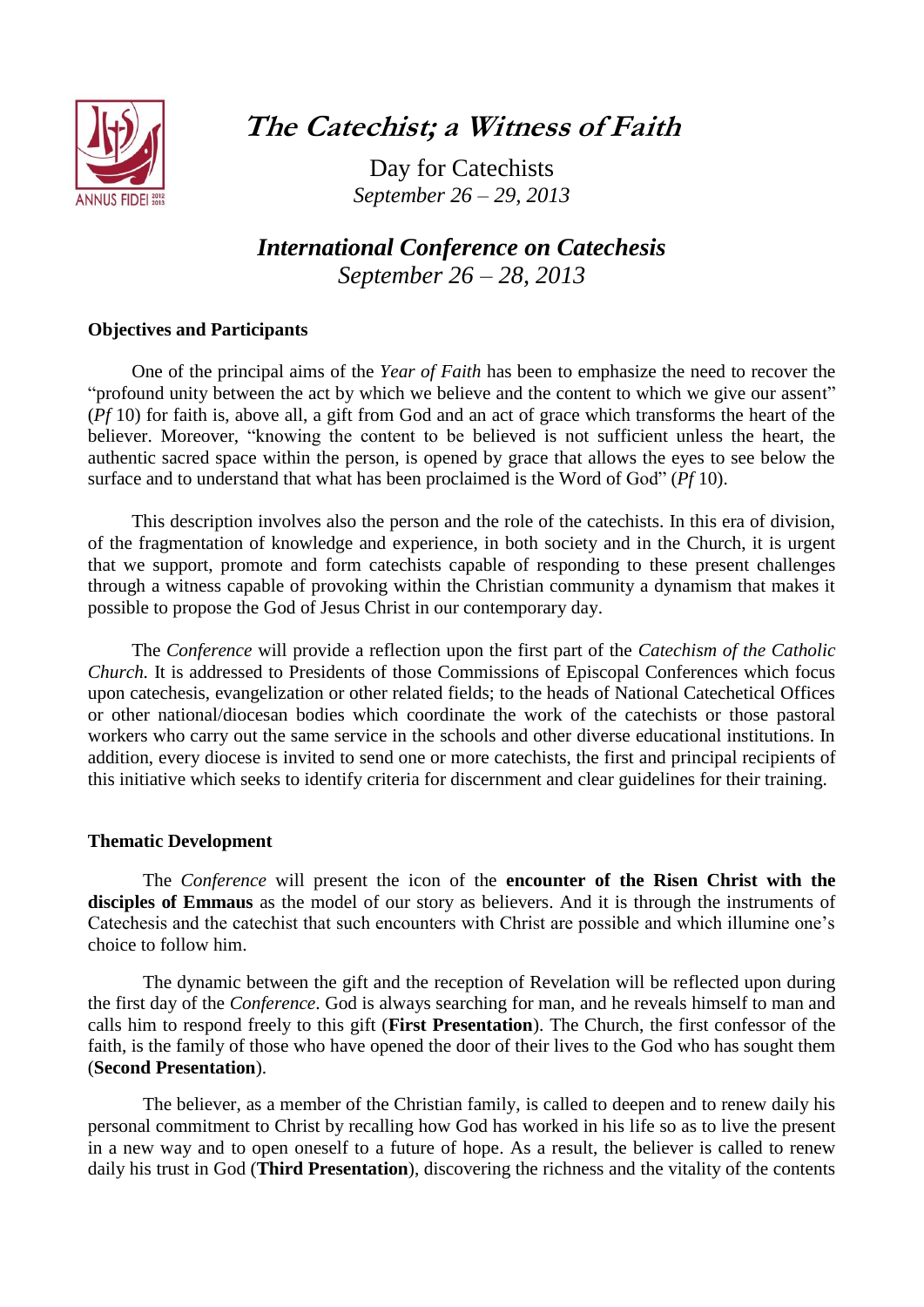of the faith which constitute the fundamental patrimony for a witness capable of responding to the demands of the present time in which we live (**Fourth Presentation**).

During the afternoon of the second day, interventions will be made which pertain to the criteria for interpreting at this important juncture decisive approaches in the training and formation of catechists, those who are not called to put forth a generic Christian proposal, but a communication capable of supporting and giving sound reasons to those who wish to follow Jesus.

The Christian community, proclaiming and witnessing to the truth of the Gospel, reveals to humanity the truth about man and his history. Catechesis expresses the genuine care of the Church for contemporary man by first inviting him to ask the question of truth which often lies dormant in his heart (**Fifth Presentation**).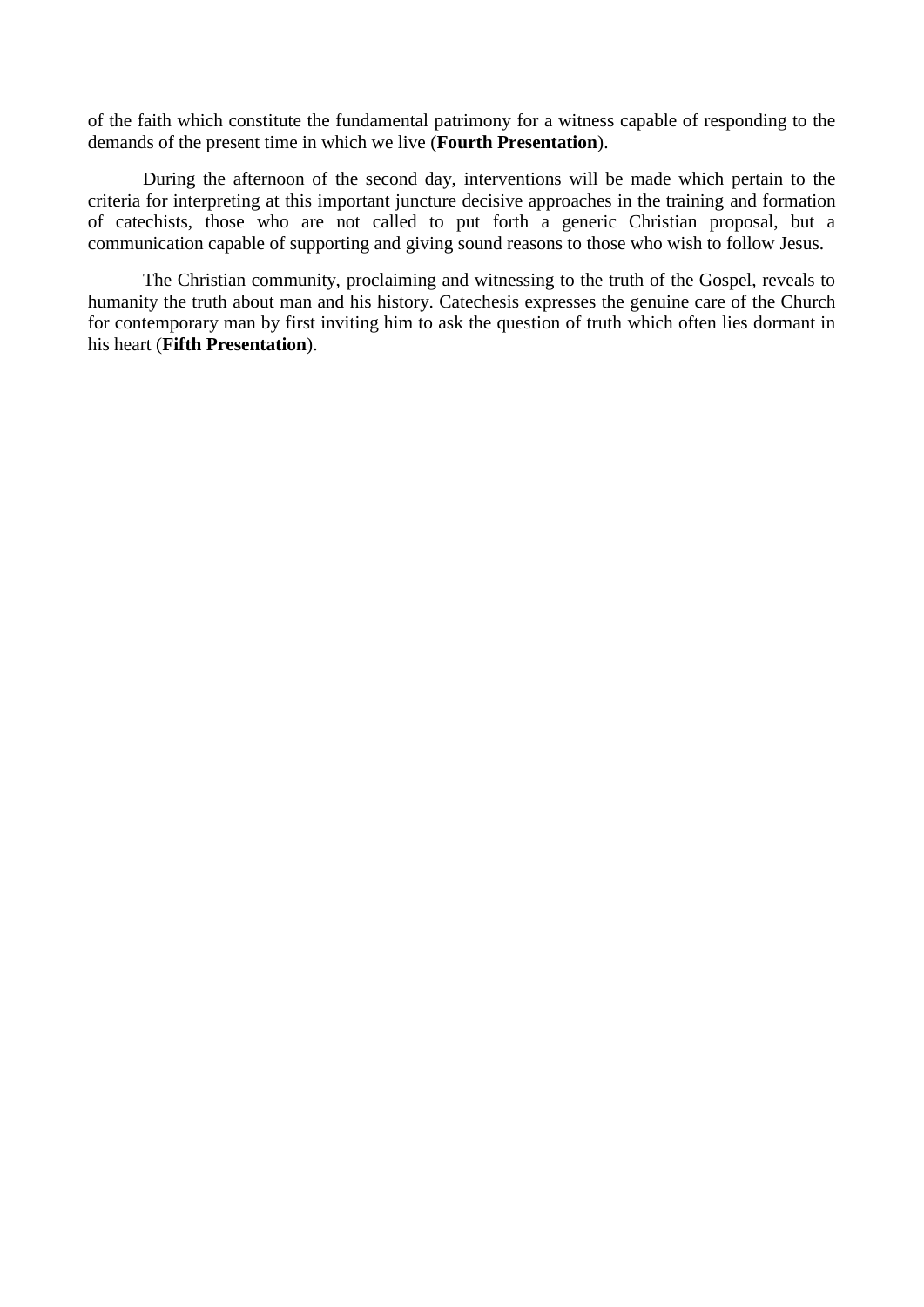## **THURSDAY, SEPTEMBER 26, 2013**

#### **15,30 WELCOME**

**Archbishop Octavio RUIZ ARENAS,** *Secretary of the Pontifical Council for the Promotion of the New Evangelization*

## **15,45 VIEWING OF THE FILM**

#### *CREDO: A Video of Art and the New Evangelization*

*This 15 minute film of music and images is a catechetical narrative which, through symbolic language, invites one to reflect upon the Creed.*

## **16,00 INTRODUCTION TO THE CONFERENCE**

#### *Catechesis in the Context of the New Evangelization*

**Archbishop Rino FISICHELLA**, *President of the Pontifical Council for the Promotion of the New Evangelization*

#### **16,30 LECTIO DIVINA**

#### *The Disciples of Emmaus (Lk 24: 13-35)*

**Prof. Bruna COSTACURTA**, *Director of the Department of Biblical Theology in the Pontifical Gregorian University* (Rome; Italy)

## **17,00 FIRST PRESENTATION**

#### *God Seeks Man and Reveals Himself*

**Dr. Petroc WILLEY**, *Deputy Director* of the *Maryvale Institute* (Birmingham, England)

#### **17,45 SECOND PRESENTATION**

### *The Church as the First Confessor of the Faith*

**Rev.do Manuel José JIMÉNEZ RODRÍGUEZ,** *Chaplain for the National University of Colombia*  and *Advisor to the Office of Catechesis of the Columbian Episcopal Conference* (Bogotà, Colombia)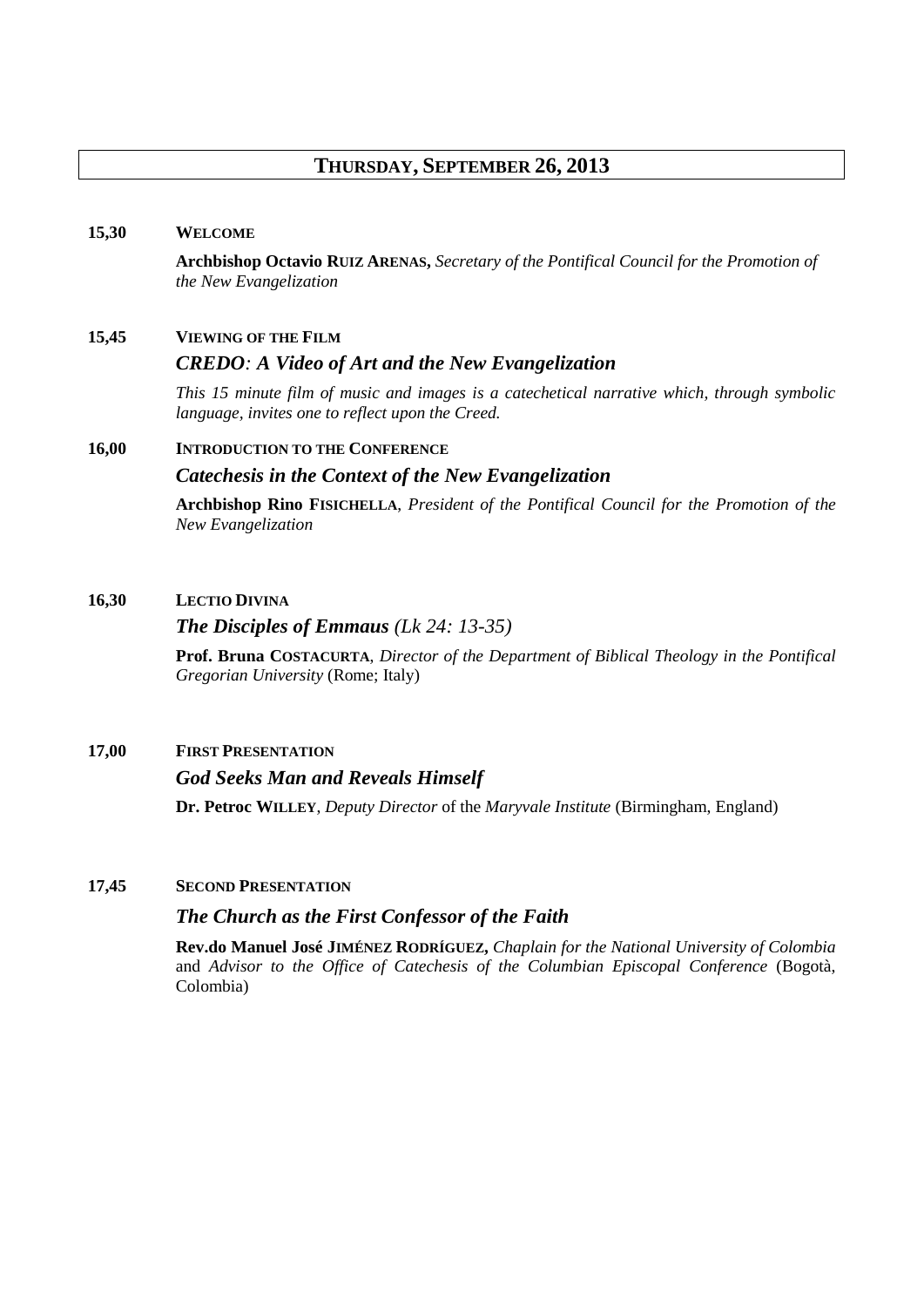## **FRIDAY, SEPTEMBER 27, 2013**

## **10,00** *Opening Prayer*

#### **10,15 THIRD PRESENTATION**

*Memoria Fidei: the Dynamism of the Act of Faith (Memory, Event, Prophecy)* **Prof. Mons. Pierangelo SEQUERI**, *Dean of the Theology Faculty of Northern Italy* (Milan, Italy)

*Break*

#### **11,30 FOURTH PRESENTATION**

## *"Traditio" et "Redditio Symboli": Our "Yes" to God*

**P. Robert DODARO, O.S.A.,** *Dean of the Institutum Patristicum Augustinianum* of the *Pontifical Lateran University* (Rome, Italy)

#### *Afternoon*

#### **15,30 INTERVENTIONS**

- *Credibility of Faith: the Relationship between Faith and Reason in the Transmission of the Faith*

**Rev.do Krzysztof KAUCHA**, *Professor of Fundamental Theology at the Catholic University of Lublin* (Poland)

- *An Instructional Theory of the Act of Faith*

**Dr. Jem SULLIVAN**, *Professor of Catechetics at the Pontifical Faculty of the Immaculate Conception at the Dominican House of Studies* (Washington, DC, USA)

*- The Continuation of "Traditio Verbi": the Harmony of Scripture, Tradition and Magisterium* 

**Rev.do Alberto FRANZINI,** *Pastor* (Cremona, Italy)

*- The Reception of the Catechism of the Catholic Church in Catechesis: Experiences and Criteria for a Full Reception*

**Prof. Joël MOLINARIO,** *Theologian and Assistant Director of the Institut Supérieur de Pastoral Catéchétique* (Paris, France)

## **17,00 A CATECHESIS BY POPE FRANCIS**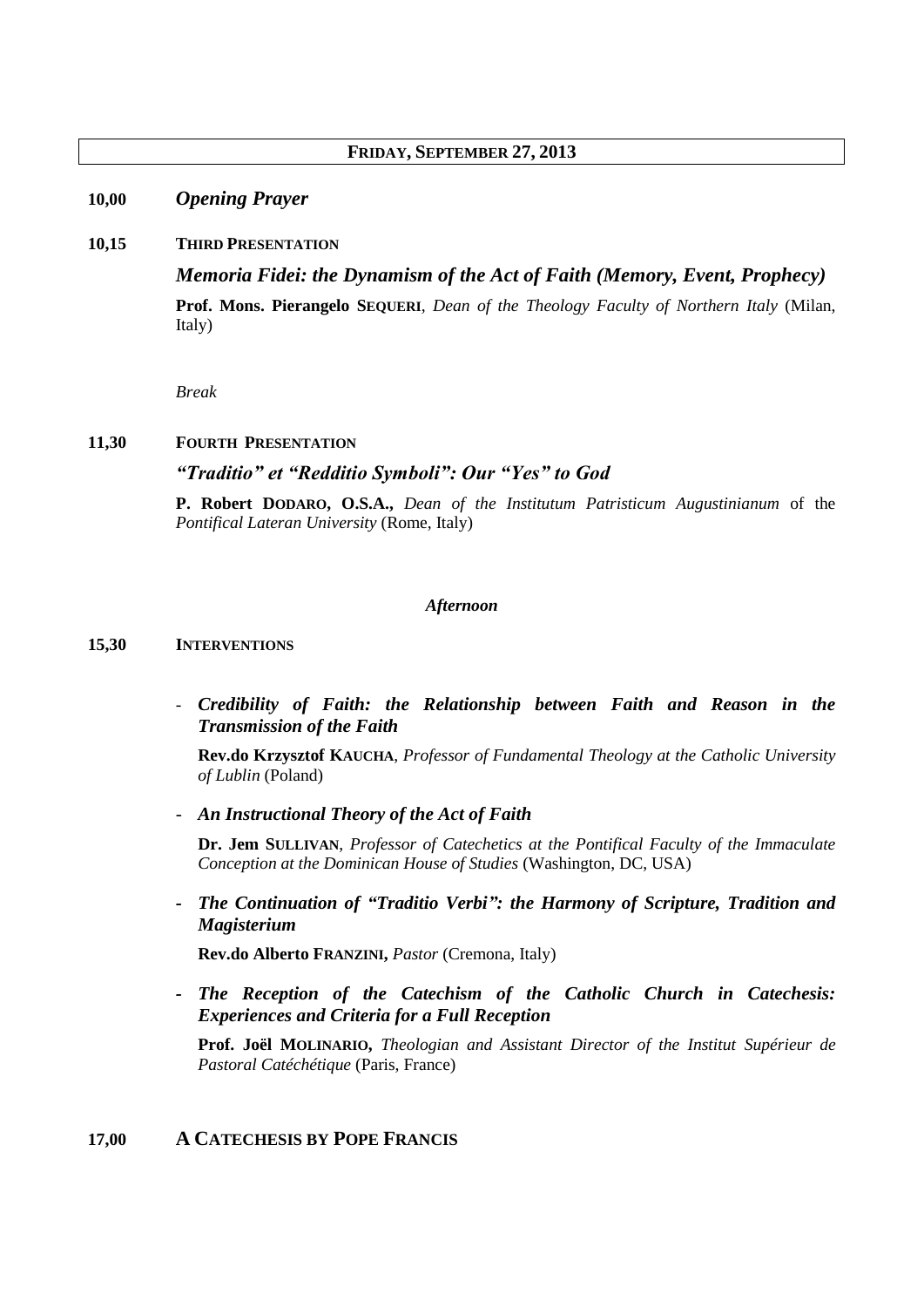## **SATURDAY, SEPTEMBER 28, 2013**

**8:30** *Celebration of Holy Mass and Professio Fidei* **St. Peter's Basilica – Altar of the Chair**

- **10,00** *Opening Prayer*
- **10,15 FIFTH PRESENTATION**

*Service to the Truth as an Expression of the Ecclesial Community*

**Bishop Javier SALINAS VIÑAL**, *Bishop of Mallorca and Member of the International Council for Catechesis* (Spain)

## **11,15** *Conclusion*

**Archbishop Octavio RUIZ ARENAS,** *Secretary of the Pontifical Council for the Promotion of the New Evangelization*